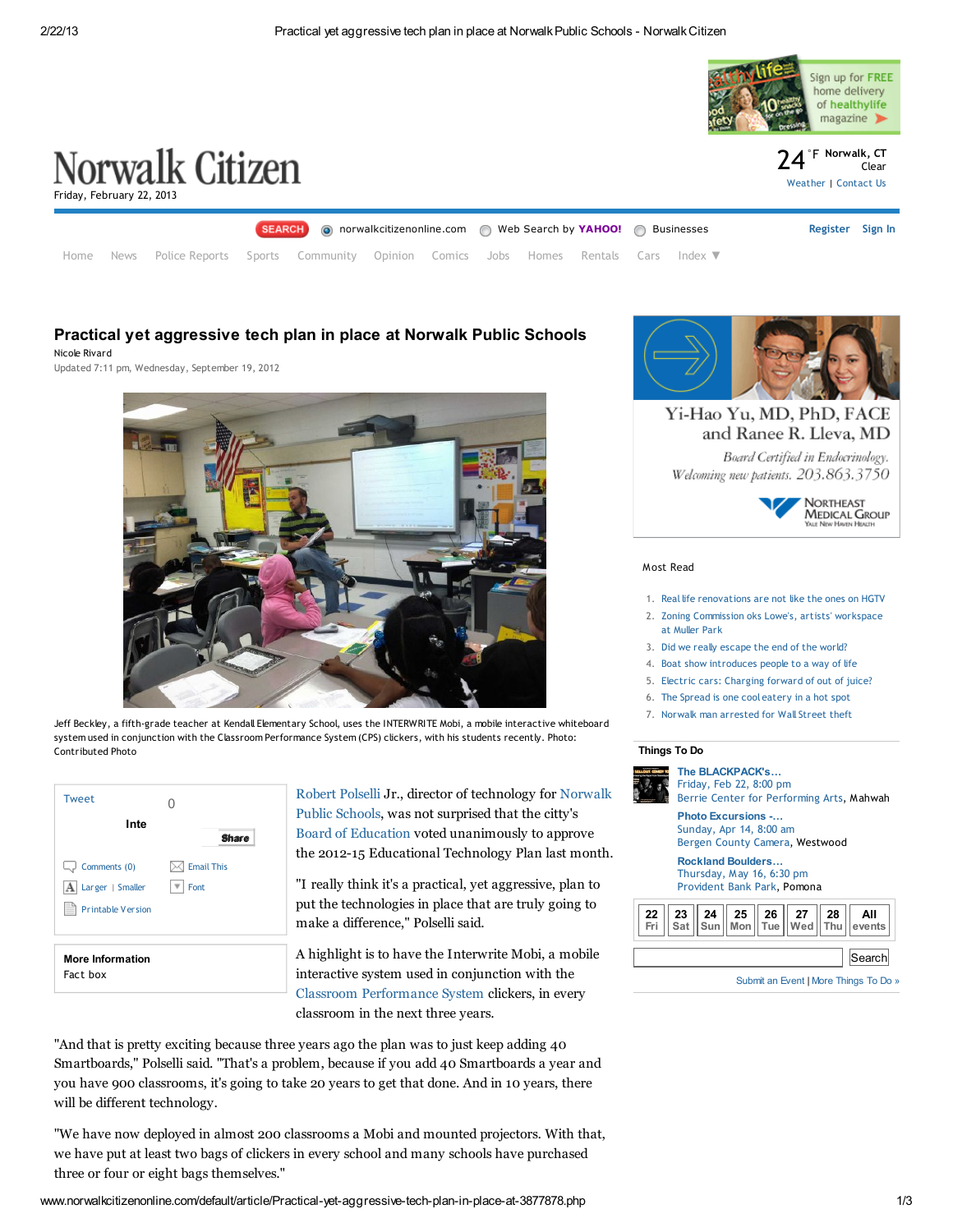### 2/22/13 Practical yet aggressive tech plan in place at NorwalkPublic Schools - NorwalkCitizen

Polselli demonstrated the Interwrite Mobi and handed out CPS clickers to BOE members at the Aug. 21 meeting so they could test the technology for themselves. Teachers use the Mobi's electromagnetic pen to write, draw, insert images, highlight, interact with and annotate over instructional content projected onto any surface. The Mobi's LCD screen instantly displays student responses to teachers' questions when they use the CPS clickers, allowing teachers to capture real-time assessment data to gauge student comprehension as they teach.

The system can also be used to automate and streamline time-consuming administrative tasks like taking attendance, grading quizzes or tests and recording the results.

Teachers who have experienced the technology are excited, according to Polselli said.

"It's changing how they are teaching for the better," Polselli said "Clickers are not a magicbullet solution, but they provide a benefit for students and teachers. Teachers are having to grade less, but are able to use data more. Students are getting immediate feedback and all students are engaged.

"Imagine a special ed student using a clicker. They have just as much time and ability to answer a question as that superstar student who knows every answer and answers so quickly that they are always involved in every question. With the clickers, every child is asked a question and given an opportunity to answer. Not by raising their hand so that only one or two kids are involved. And the teacher has the data and knows who is not understanding what they are talking about."

Polselli said that because of the technology, the teachers can position themselves to help one or two students or five students, or they can stop the whole lesson and ask, "What can we do better? How can we make this easier to understand?

"The opportunities provided by these types of technology have never been available to us before. None of the technologies are flashy or glitzy, but they all have a very solid instructional purpose. You don't have to wait until the weekend to see that the student hasn't mastered the concept. You know immediately, so you can help them out."

Polselli doesn't just talk the talk, he walks the walk, using Mobi and CPS technology as a pilot instructor.

"What more important curriculum is there than teaching a pilot how to fly?," Polselli said. "Pilots have the lives of millions in their hands every second of every day. The (Federal Aviation [Administration\)](http://www.norwalkcitizenonline.com/?controllerName=search&action=search&channel=news&search=1&inlineLink=1&query=%22Federal+Aviation+Administration%22) curriculum is very standardized. I've seen a 40 to 50 percent increase in understanding with the clicker technology and Mobis.

"As a teacher, when you know what the students know, the game changes, and when the students know you know, the game completely changes."

Another crucial element of the technology plan is a partnership with Linkit, a data-driven education technology company. Linkit provides a strategic data-driven instruction and evaluation system.

"We've had a data portal for two years that we built, so it's homegrown," Polselli said. "It shows CMT and CAPT scores, too, but this is going to be even more robust and allow for a lot more reporting. That's a tool that is going to be really great moving forward."

Polselli said the technology team is also looking at the best decisions it can make over the next 18 months to support Common Core State Standards.

"One of the decisions that is definitely going to be the right decision is we need to build a robust wireless network," he said. "The difficulty with that is we don't have funding for it. ... We are really looking to private funding and grants to help us out.

"Every building has some wireless area, but it's not the way we want it. We want guest and secure access. We want to have the same ID in every building so that when someone brings a device into Brien [McMahon](http://www.norwalkcitizenonline.com/?controllerName=search&action=search&channel=news&search=1&inlineLink=1&query=%22Brien+McMahon%22) (High School), they can also go over to Norwalk High and Briggs (High) with the same device."

**Flyerboard** 



No Flyers Found

Local [advertising](http://www.paperg.com/) by PaperG